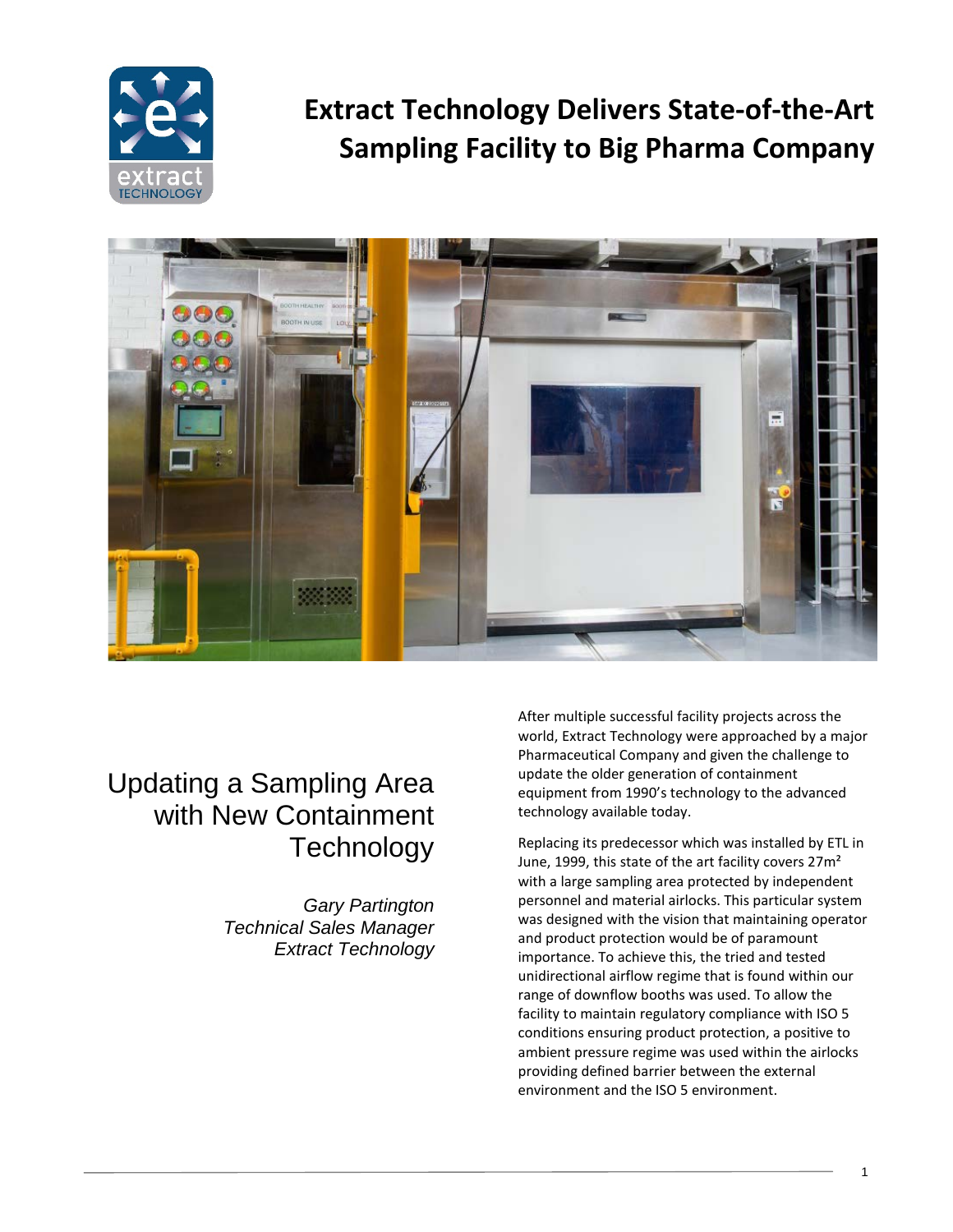

*Rigid Barrier Screen within Facility*

#### Technical process

The Sampling Booth operates with a single pass airflow regime whereby a clean vertical laminar airflow is supplied at a velocity of 0.5m/s +/- 10% directly into the top plenum. After the air has passed over the operators alleviating any airborne particulate from their breathing zone, it will be exhausted via the low level exhaust duct. In addition to the low level extraction a high level exhaust duct was also integrated into the rear bulkhead of the booth - this allowed any particulate at working height to also be removed from the internal environment. This specific project housed a local HVAC system which was used to supply the purified air to both the sampling booth and airlocks.

Challenged with providing an OEL of less than  $1\mu$ g/m<sup>3</sup> over the task duration, it was decided to integrate a Rigid Barrier Screen technology into the facility. The assembly is fitted with a transparent acrylic screen that houses two glove ports. To ensure ergonomic viability the screen is mounted on an articulating arm allowing 5 axis of movement. Nevertheless, to achieve the required OEL of less than  $1\mu g/m^3$  over the task duration, set SOP's (Standard Operating Procedures) of the screen must be strictly adhered to. The operator must work behind the acrylic screen through the glove ports; by doing this a physical barrier is created to segregate the operator from the product yet still allowing access to perform their tasks.

The sampling facility housed a sophisticated control system which allowed for complex and specific manipulation of the equipment. The on-board PLC gives signals to the air handling unit informing the unit at what speed it should be supplying the air to aid in maintaining the required velocity in various filter



*Facility Local Operator Panel*

conditions. On-board hardware and systems such as valves, alarms and the operational sequence of the facility are all accessible by the integrated HMI. In addition to the PLC, the facility was fitted with a chart recorder allowing it to comply with CFR 21 Part 11 regulations. A multitude of monitoring is performed continuously by various on-board sensors, processed by the PLC and displayed on the HMI. The monitored parameters include: **booth supply flow**, **filtration condition**, **booth exhaust flow**, **booth pressure**, **oxygen levels**, **personnel and material airlock pressure**.

A hazardous analysis report supplied by the customer provided the required ATEX zoning. The unit was commissioned with both a dust and gas rating with: a 300mm zone around the product was rated to ATEX Zone 2 IIB T4 and within the exhaust ducts a rating of Zone 22 IIIB T4.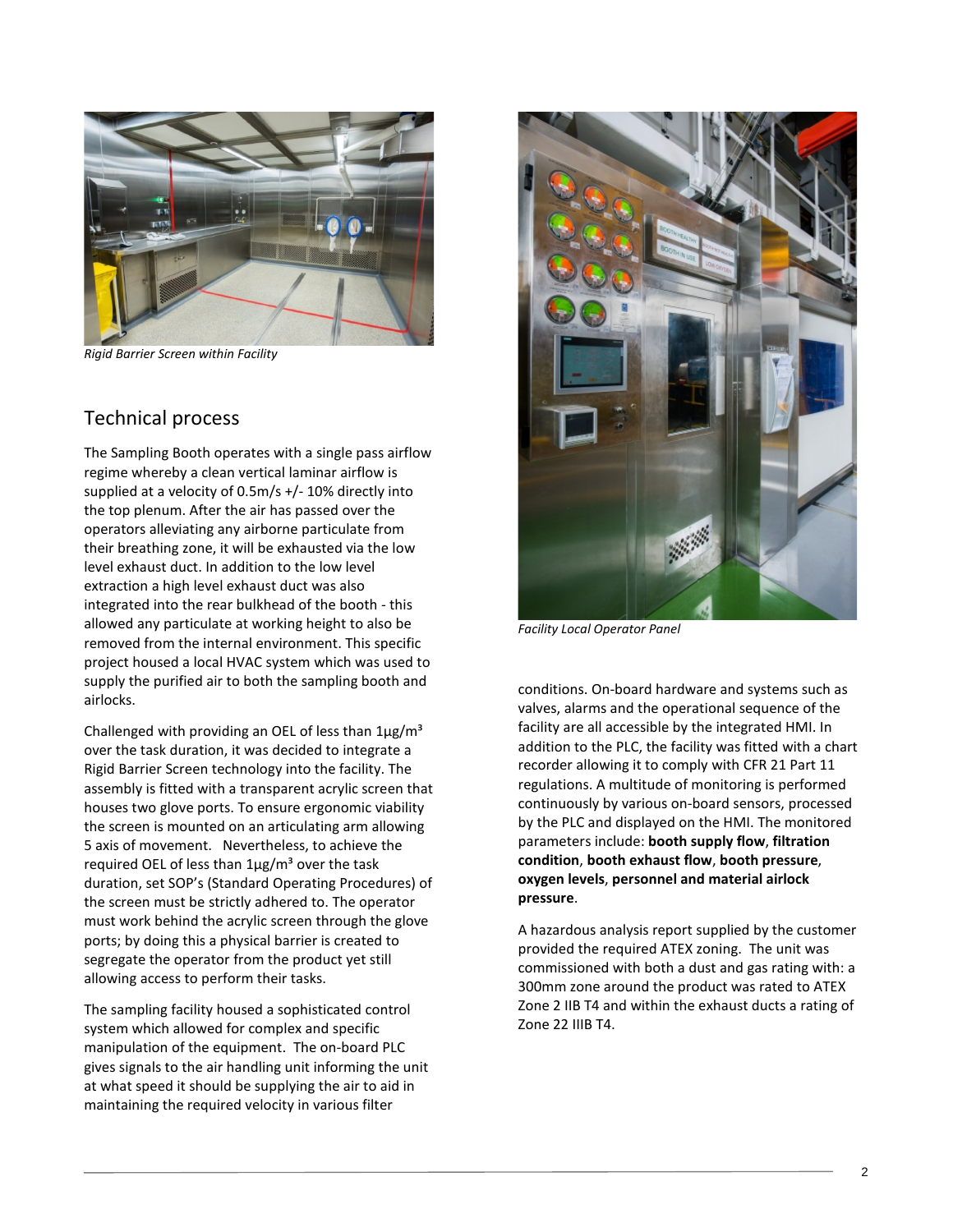

*Material Airlock Featuring Client's Transportation Device*

#### Operational Process

To correctly, safely and efficiently use the sampling facility the following SOP's (Standard Operating Procedures) are utilized:

- Operator starts the facility via the HMI located outside the airlocks.
- To ensure the facility is in good health all measured parameters are checked.
- Pallet is placed on rail track transport truck.
- Operator activates external material airlock roller shutter door (door opened)
- Operator remotely drives the truck into the material airlock, following the truck into the airlock to perform the clean down procedures.
- Once preformed the operator exits the material airlock and de-activates the external roller shutter door (door closed)

*Note: clients transport truck will remain in the material airlock until the set working pressure is once again achieved.* 

- Operator enters personnel airlock.
- Changing procedures take place.
- Operator exits the personnel airlock and enters the sampling booth.
- Once again the condition of the booth is checked via the internal magnehelic gauges to ensure containment is being achieved.
- After this the operator then activates the internal material airlock roller shutter door. (Door opened)
- The transport truck is driven in via the operator's remote control unit.
- Once in place the operator de-activates the roller shutter door (Door Closed)
- Utilizing the installed work bench and rigid barrier screen, the operator begins their samplings tasks.